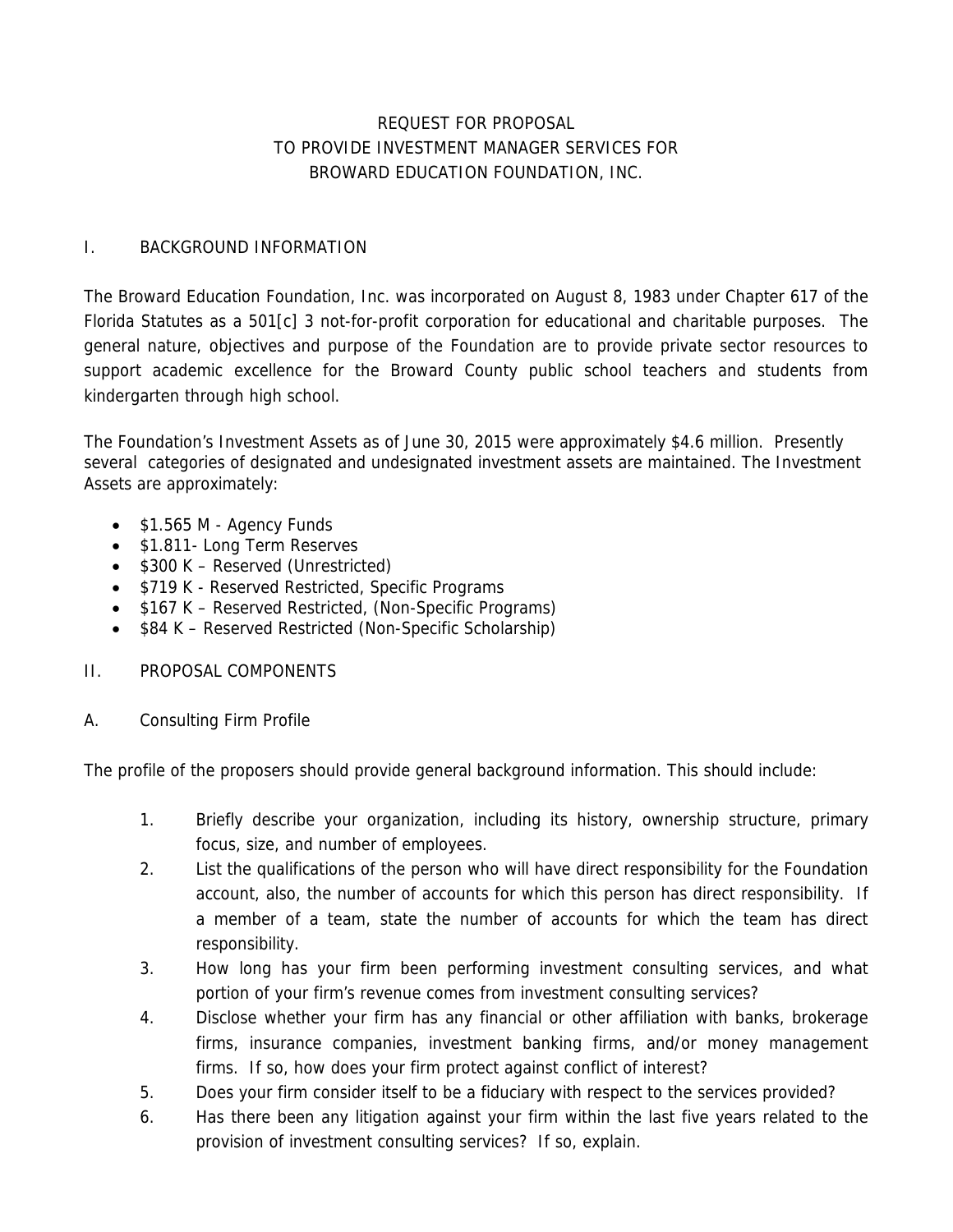- 7. What services, if any, would you provide for the education and enhancement of the Foundation's board members, finance committee members and investment committee members?
- 8. How much institution/foundation funds does your firm have under management?
- 9. How much institution/foundation money does each team manage?
- B. Client Information
	- 1. Please provide several of your firm's customers that we could contact to discuss customer services and other issues critical to us in this selection process.
	- 2. Please provide the number of clients gained and lost during the past three years.

Investment Policy and Strategic Planning

- 3. How will your firm assist the Finance Committee of the Foundation Board of Directors determine a rate of return objective for each portfolio?
- C. Investment Manager Search
	- 1. Describe how your firm categorizes investment managers and indicate the style categories you use.
	- 2. What investment manager selection criteria do you consider essential to the selection process?
- D. Performance Measurement and Evaluation
	- 1. How frequently do you produce evaluation reports for your clients?
	- 2. Please specify the universes you have available, how often they are updated, their resources (i.e., manager information, federal filings, actual portfolio calculations from bank statements, etc.) the types of accounts they contain, and the size range of the portfolios they contain.
	- 3. Please enclose a sample performance report.
	- 4. Describe the methods you use to verify that a manager continues to meet the objectives as well as how frequently you interact with managers to assure they are meeting style and other selection criteria standards.
	- 5. How frequently do you recommend rebalancing client portfolios? What is your involvement in the process?
- E. Fees
	- 1. Please describe your method of computing fees (flat fees, soft dollars, percentage of assets under management).
	- 2. Provide an annual hard dollar cost estimate for the following services on both an itemized basis and on a full service-consulting basis:
		- a) Investment policy review and strategic planning
		- b) Asset allocation analysis and spending policy analysis
		- c) Manager searches
		- d) Quarterly performance evaluation (including quarterly meetings.)
	- 3. Please indicate whether these fees are all-inclusive in each category or whether additional expenses may be incurred for each service (e.g., travel, etc.).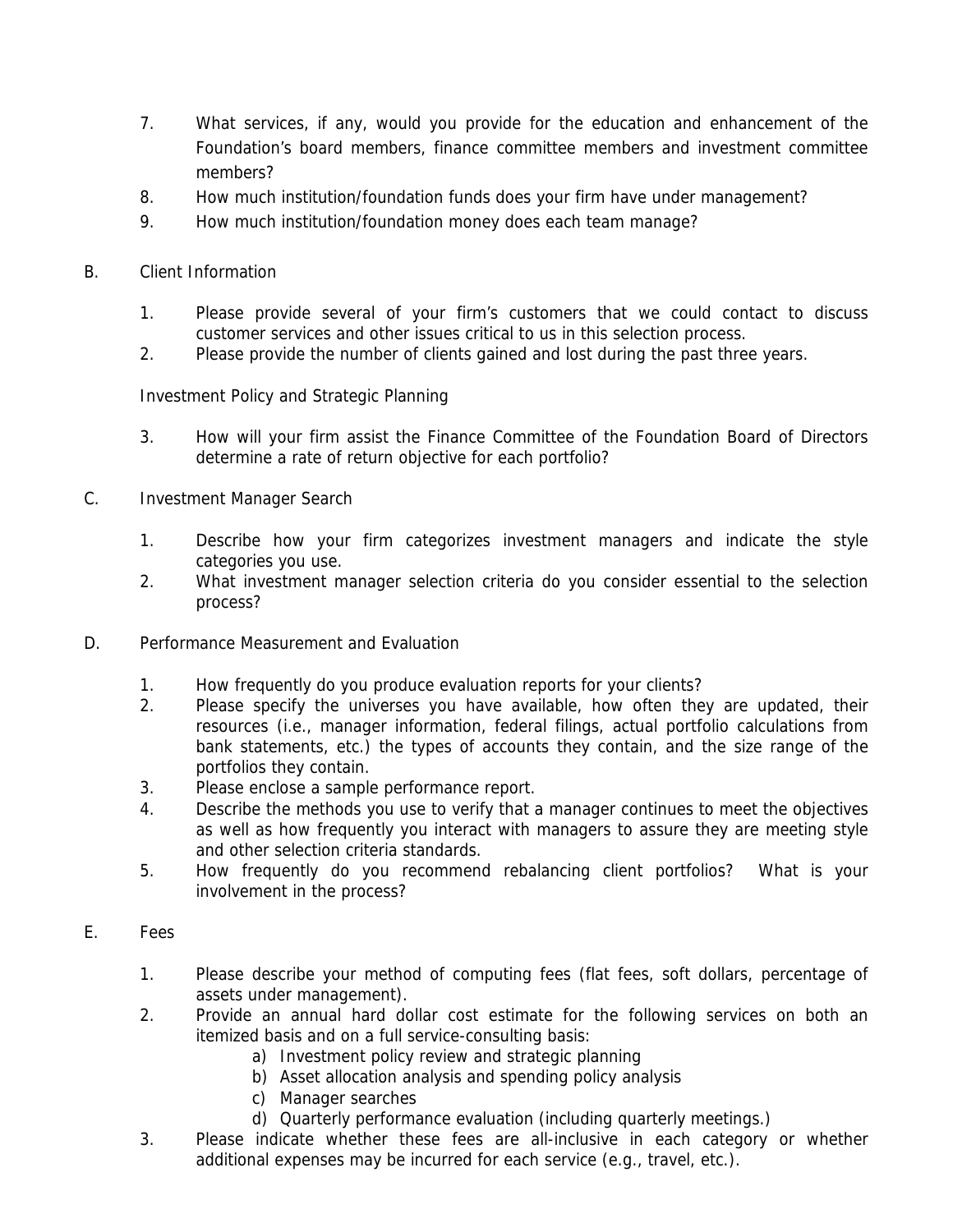- 4. Does your firm offer custodial services?
- 5. Do you disclose soft dollar compensations to your clients?
- 6. With regard to an ongoing relationship between the Foundation and your firm, how should we evaluate your performance?

### F. Non-discrimination Clause

Affirm that the firm does not discriminate against any individual because of race, religion, sex, color, age, handicap or national origin, and that these shall not be a factor in consideration for employment, selection of training, promotion, transfer, recruitment, rates of pay, or other forms of compensation, demotion, or separation.

### III. BREVITY OF PROPOSALS

The Proposal should be no longer than 5 single-spaced typewritten pages, not including back up documents. The requested information (references, samples) may be addenda, which do not count towards this 5-page limit.

## IV. EVALUATION OF PROPOSALS

The following criteria will be considered when making an evaluation of the proposals:

Demonstrated performance of the bidder including information from references

- A. Cost
- B. The structure, experience and availability of the management team
- C. Oral Presentation

Finalists may be requested to make an oral presentation to the search committee in order to respond to questions. While this may permit further clarification of the proposal, it is urged that the written proposal itself stand on its own merit.

D. Right to Reject

Broward Education Foundation reserves the right to reject any and all proposals submitted, to waive any minor inconsistencies, and to request additional information from all proposers. Any contract awarded will be made to the organization who, based on evaluation of all responses, applying all criteria and oral interviews, if necessary, is determined to be the best to perform the financial investment services.

## V. SUBMISSION OF PROPOSALS

Six (6) copies of your proposal must be submitted to Thomas P. Severino, President and CEO, at the Broward Education Foundation, 600 SE Third Avenue, Ft. Lauderdale, FL, 33301, no later than 5 PM on July 1, 2016. Selection of the successful firm will be made by September 15, 2016 and all firms submitting proposals will be notified immediately as to the selection results. No proposal will be considered that is not received at or prior to the above time and date or that is incomplete.

#### VI. SOURCES OF INFORMATION